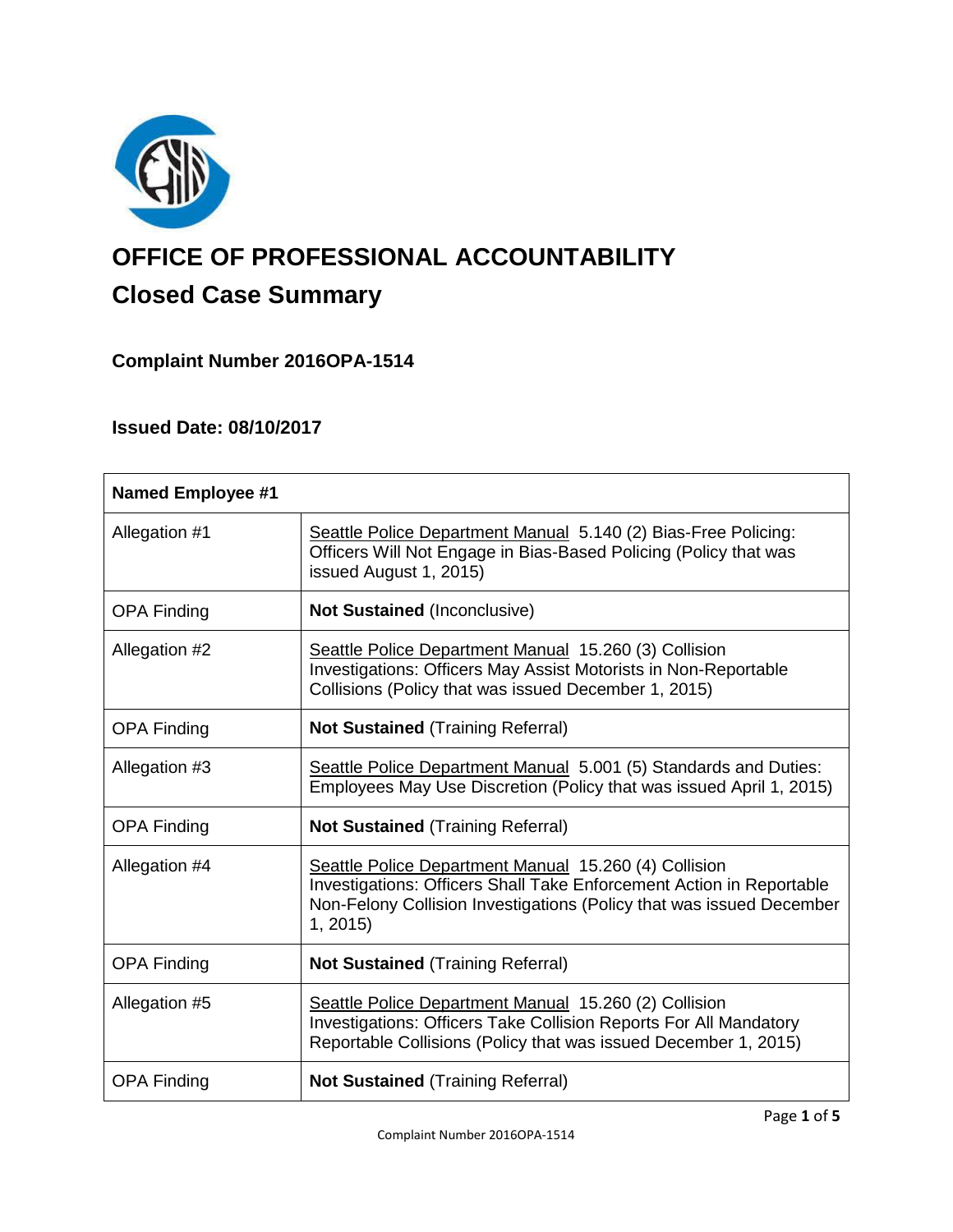| <b>Final Discipline</b> | N/A |
|-------------------------|-----|
|-------------------------|-----|

## **INCIDENT SYNOPSIS**

The Named Employee arrived on a collision call involving two vehicles.

## **COMPLAINT**

The complainant alleged the Named Employee refused to write a collision report even though the complainant specifically requested one. The complainant believed the damage was extensive enough to require a report. The complainant further alleged the Named Employee failed to use her discretion appropriately in deciding not to issue a citation to the other driver who, in the complainant's opinion, was clearly at fault. Finally, the complainant alleged the Named Employee's decision not to take a report and not to issue a citation may be a result of "unintended bias" against the residents of that neighborhood.

## **INVESTIGATION**

The OPA investigation included the following actions:

- 1. Review of the complaint
- 2. Search for and review of all relevant records and other evidence
- 3. Review of In-Car Videos (ICV)
- 4. Interview of SPD employee

## **ANALYSIS AND CONCLUSION**

The complainant was the son of one of the involved drivers in a collision. The complainant's father hit a door that had been left open by the other involved driver. After her initial investigation, Named Employee #1 chose, in her discretion, not to cite either driver and to complete an Exchange of Information form, rather than a Collision Report. The complainant alleged that Named Employee #1's decision to not take a Collision Report or issue a citation to the other involved driver was potentially the result of an "unintended bias" against the residents of the complainant's neighborhood who, according to the complainant, were primarily immigrants, refugees and minorities whose primary language was not English.

Manual Policy 5.140(2) requires that "[e]mployees shall not make decisions or take actions that are motivated by bias, prejudice, or discriminatory intent." While Named Employee #1's decisions not to cite and to complete an Exchange of Information form were questioned below, they did not appear to have been based on bias. Named Employee #1 spoke with the complainant, on behalf of his father, and the other driver involved in the collision, inspected the evidence at the scene, and, according to her account at her OPA Interview, could not make a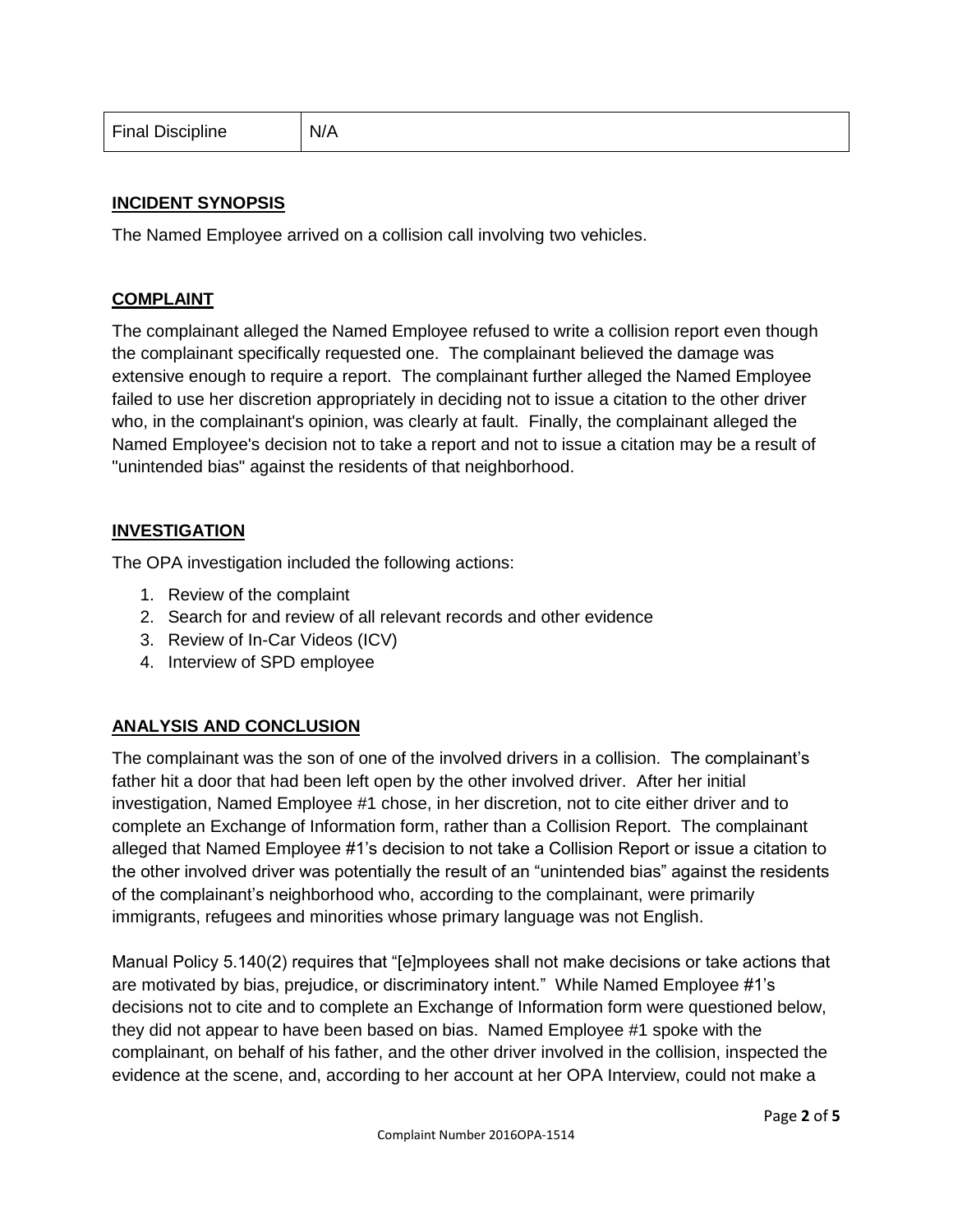definitive determination of who was at fault. Named Employee #1 believed, based on her investigation, that the other involved individual had left his door open into traffic, possibly in violation of SMC 11.58.050. Named Employee #1 also believed, however, that the complainant's father bore fault for inattentive driving, as he did not pay sufficient attention to avoid the hazard that the door presented.

The decision to not cite also did not appear to have been motivated by the language barrier between Named Employee #1 and the complainant's father. Named Employee #1 was informed prior to arriving at the scene of the potential language barrier; however, Named Employee #1 appeared to have been able to obtain a full account of what occurred from the complainant. Named Employee #1 did not appear to have spent more time discussing the incident with the other driver and did not appear, from a review of the ICV, to have treated the involved parties disparately. At her OPA interview, Named Employee #1 stated that she handled the call as she would any other and that her ultimate decisions were in no way impacted by a language barrier or bias.

Manual Policy 15.260(3) concerns the provision of reports to motorists involved in a collision. The policy allows officers to provide an Exchange of Information form to facilitate the exchange of information between the involved drivers. The policy also requires officers to provide a General Offense Report or a Collision Report if requested by the drivers. The complainant asserted that he, on behalf of his father, requested that a Collision Report be generated. If this was true, the failure by Named Employee #1 to take such a report would have been in violation of policy. However, from a review of the ICV, there was no indication that such a request was made. Named Employee #1 told the complainant and the other involved driver that: "Seattle doesn't take, doesn't write actual reports for minor damage, but we can assist with the exchange of information." However, Named Employee #1 did not inform the involved parties that were they to request such a report it would be provided. This statement and omission may have served to prevent the parties from seeking a report.

Manual Policy 5.001(5) provides that officers "are authorized and encouraged to use discretion in a reasonable manner consistent with the mission of the Department and duties of their office and assignment." Notably, the grant of discretion is not permission to violate policy when it appears necessary to an officer, but instead to empower the officer to use experience and judgment to craft solutions to fit what are often unique scenarios. As the policy indicates, the exercise of such discretion is to be encouraged in officers. Were the incident in this case a collision that required mandatory reporting, the decision by Named Employee #1 to not issue any citations would have been in violation of policy. However, given that Named Employee #1 deemed the collision to not require mandatory reporting, she had the discretion to cite either, both, or neither of the involved individuals. While the information now known indicates that a Collision Report should have been completed and that at least one of the drivers should have been cited, the OPA Director could not find that Named Employee #1's exercise of discretion was in violation of policy.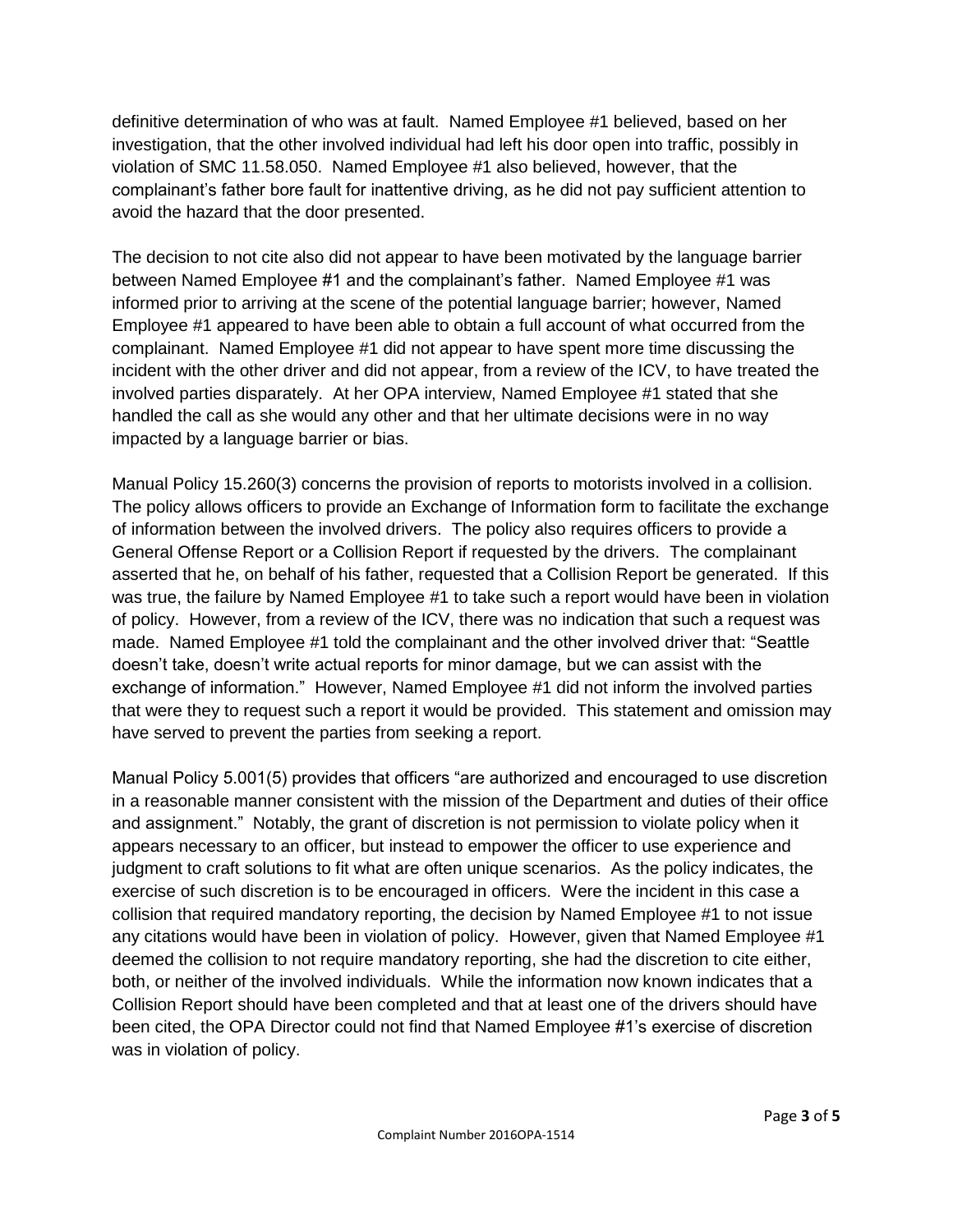Manual Policy 15.260(4) requires that officers shall issue citations or notices of infraction as appropriate in any reportable non-felony collision. As Named Employee #1 did not believe that the incident was a mandatory reportable collision, she further did not believe that she was compelled to issue citations. At her OPA interview, Named Employee #1 stated that to the extent she had been required to take a Collision Report, she would have cited both drivers. However, as she did not believe she was so required, she decided, in her discretion, not to cite either. There was no evidence indicating that this decision was based on a language barrier between Named Employee #1 and the complainant's father, or on a desire of Named Employee #1 to conduct an abbreviated investigation in order to attend a scheduled meeting with her Sergeant. Even though later learned information indicated that a Collision Report was required, the OPA Director could not say that Named Employee #1's failure to take such a report or to cite either or both drivers was a violation of policy.

Manual Policy 15.260(2) states that officers "must take Collision Reports for all mandatory reportable collisions," which includes incidents where there is "damage to the property of any one person to an apparent extent of \$1,000 or more." Here, Named Employee #1 contended that, based on her experience, she believed the damage to be below \$1,000. Named Employee #1 indicated that this was an estimate and stated, in regard to how she reached that determination: "I don't have any formal training, but it seemed very minor." Named Employee #1 recalled "minor damage…to the right front bumper area" of the complainant's father's vehicle," scuff marks, and that the door to the other vehicle, which had been left ajar, would not close. Other than "paint missing or just scuff marks," Named Employee #1 did not remember any dents or other significant structural damage.

Later information from the complainant's father's insurance company indicated that there was damage to the right front and front pillar of the complainant's father's vehicle. Moreover, the damage to the complainant's father's car totaled over \$3,000, and the damage to the other vehicle totaled over \$4,000. While there was no expectation that Named Employee #1 be able to appraise the value of the damage to a degree of absolute certainty, the discrepancy between her estimate at the scene and the actual value was significant. Given this later learned information, a Collision Report would have been required.

## **FINDINGS**

## **Named Employee #1**

#### Allegation #1

There was not a preponderance of the evidence either supporting or refuting the allegation. Therefore a finding of **Not Sustained** (Inconclusive) was issued for *Bias-Free Policing: Officers Will Not Engage in Bias-Based Policing.*